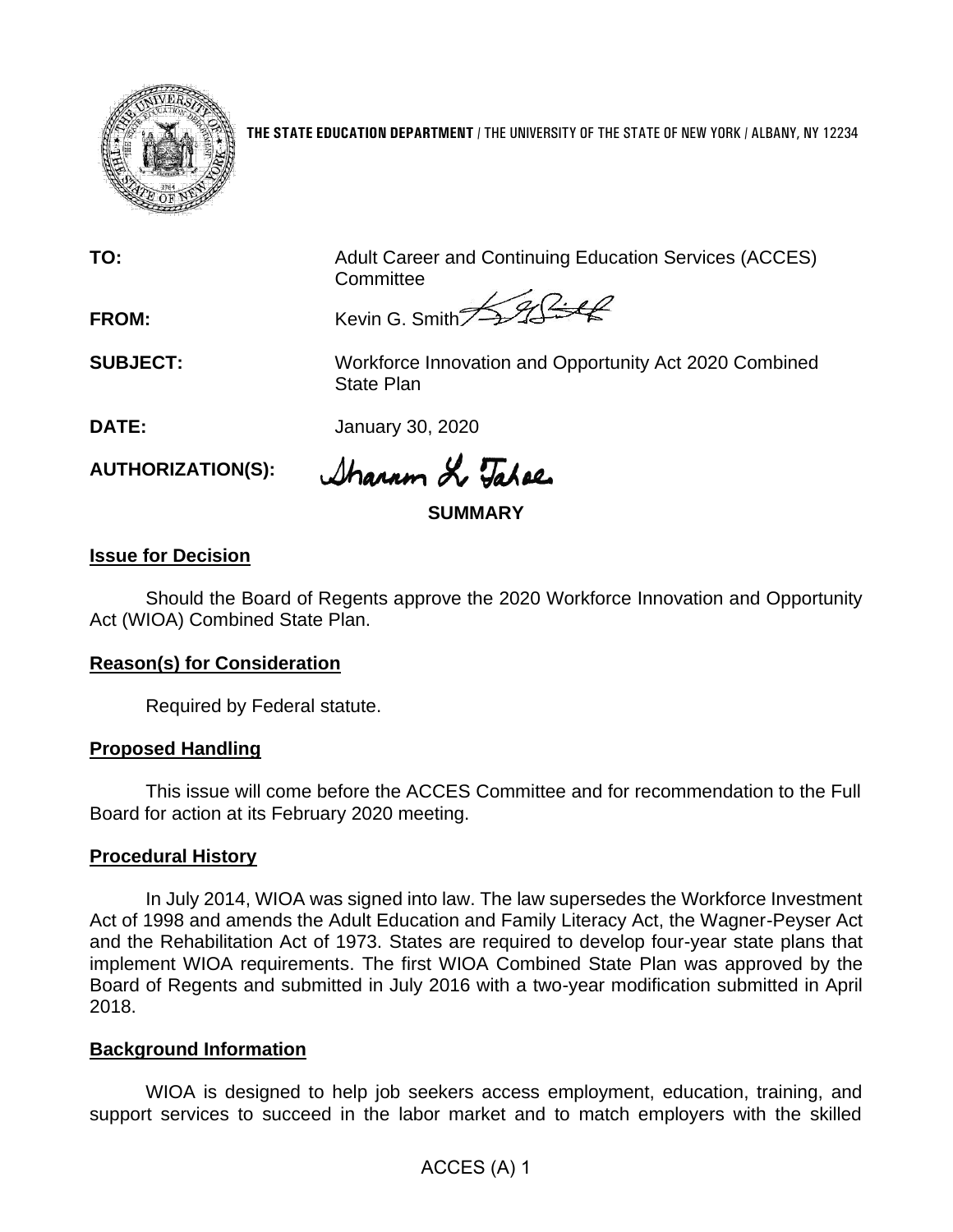workers they need to compete in the global economy. The purpose of WIOA is to better align the workforce system with education and economic development in an effort to create a collective response to economic and labor market challenges on the national, state, and local levels. The WIOA Combined State Plan must reflect a state's intent with regard to improved access for individuals with disabilities to high quality workforce services to prepare them for competitive integrated employment. WIOA brings together the following federally funded programs as core partners:

- Adult, Dislocated Worker and Youth formula programs administered by the U.S. Department of Labor;
- Wagner-Peyser Act employment services administered by the U.S. Department of Labor;
- Adult Education and Literacy Act programs administered by the U.S. Department of Education; and,
- Rehabilitation Act Title I Vocational Rehabilitation programs administered by the U.S. Department of Education.

At the state level, two of the WIOA core partners, Adult Education and Vocational Rehabilitation, are administered by the New York State Education Department (NYSED). Other core partners include the Department of Labor and the Office for Children and Family Services/New York State Commission for the Blind. New York's WIOA Combined State Plan includes additional partners such as: NYSED's Career and Technical Education Programs under Perkins V. While Perkins V has its own state plan, the draft 2020 WIOA Combined State Plan will link that plan to unify mutual efforts towards education and employment. Additional WIOA partners include:

- Trade Adjustment Assistance Program, administered by the New York State Department of Labor;
- Temporary Assistance for Needy Families, administered by the New York State Office for Temporary and Disability Assistance (OTDA);
- Senior Community Employment Program, administered by the New York State Office for the Aging (SOFA); and,
- Community Service Block Grant, administered by the New York State Department of State (DOS).

Every four-years, states are required to submit a WIOA Combined State Plan to the U.S. Department of Education and U.S. Department of Labor. The WIOA Combined State Plan must be approved by both the NYS Board of Regents and Governor. The 2020 [WIOA Combined](https://labor.ny.gov/workforce/swib/docs/nys-wioa-combined-plan-final-2020.pdf)  [State Plan](https://labor.ny.gov/workforce/swib/docs/nys-wioa-combined-plan-final-2020.pdf) must be submitted to the federal government by March 2, 2020. (https://labor.ny.gov/workforce/swib/docs/nys-wioa-combined-plan-final-2020.pdf)

The Plan begins with a broad overview that articulates the strategies, goals, performance expectations, and activities that workforce development programs will engage in together to ensure a collaborative and accessible system that meets the employment needs of all New Yorkers. The Plan also contains separate components that detail the strategies and implementation activities of each partner and describes how programs will meet their obligations under the law.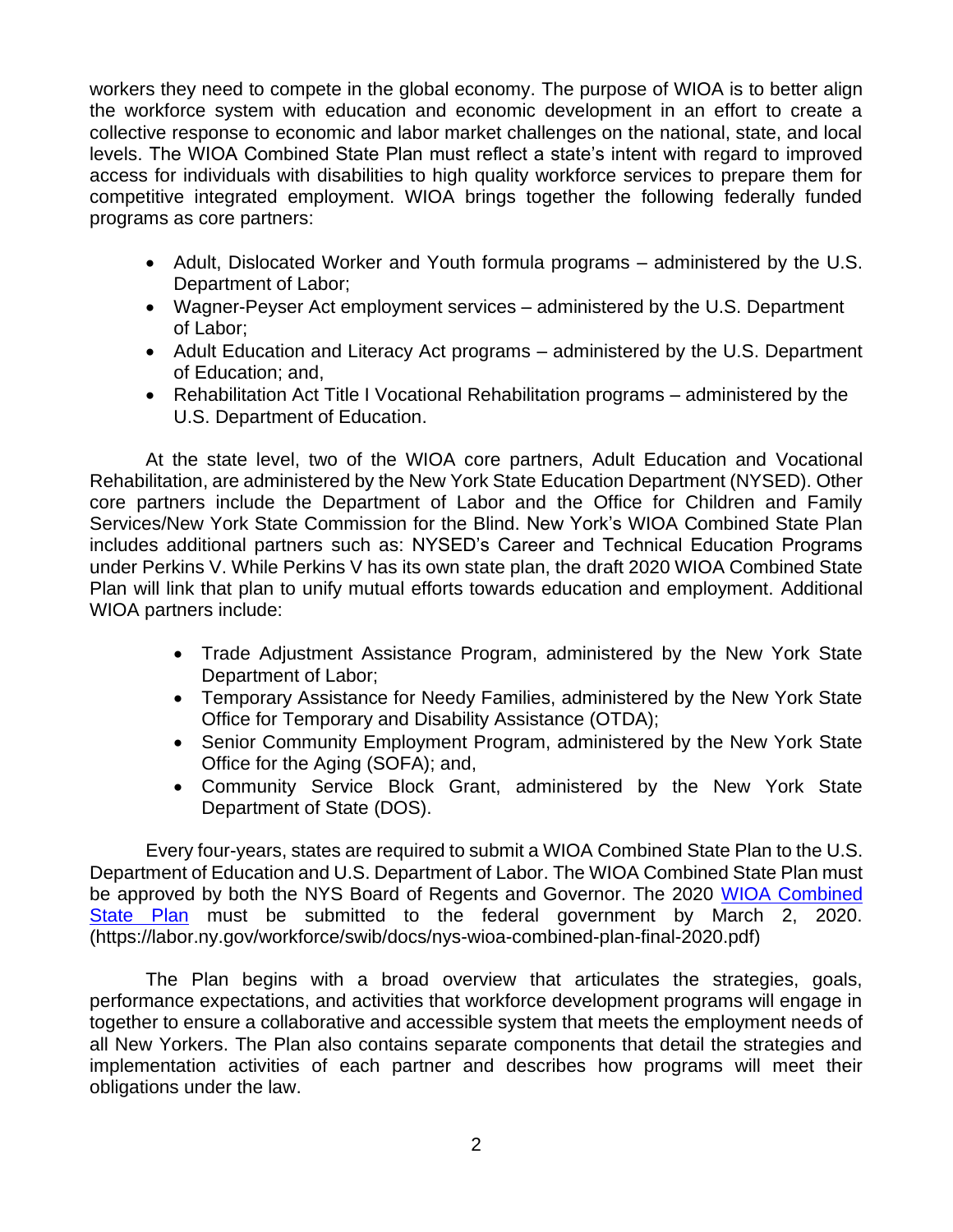The 2020 WIOA Combined State Plan builds on the previous plan's efforts to improve and strengthen New York State's workforce development system. ACCES' (Adult Education and Vocational Rehabilitation) sections of the 2020 WIOA Combined State Plan seek to identify educational and vocational rehabilitation services and programmatic priorities to address New York's workforce development need for highly skilled workers and to assist in the reduction of barriers to employment for youth and people with disabilities.

**ACCES-Adult Education Programs and Policy (ACCES-AEPP):** New York State has one of the largest and most diverse adult education systems in the country. ACCES-AEPP administered state and federal funds to support approximately 173 adult literacy programs, serving more than 115,000 students. This includes school districts, BOCES, City University of New York and State University of New York postsecondary institutions, community-based organizations, unions and three library systems. WIOA funded programs and systems identified in the draft 2020 Combined State Plan include:

- Adult Education and Literacy Services;
- Integrated English and Civics Education;
- Corrections Education and Other Institutionalized Individuals;
- 56 Literacy Zones:
- Professional development for adult education teachers through seven (7) Regional Adult Education Network (RAEN) centers; and
- Statewide performance and data reporting system.

**ACCES-Vocational Rehabilitation (ACCES-VR):** Vocational rehabilitation services are designed to help people with disabilities obtain, maintain and advance in employment. ACCES-VR provides services to over 90,000 people with disabilities. Through the 2020 Combined State Plan ACCES-VR has identified several priorities including:

- Increasing the employment rate and earnings for individuals with disabilities;
- Increasing services to students with disabilities and unserved/underserved groups;
- Improving the quality of ACCES-VR services;
- Increasing the percentage of individuals who obtain a recognized postsecondary credential; and
- Effectively serving businesses.

New York's workforce development vision, goals and implementation strategy outlined in the WIOA Combined State Plan are as follows:

Vision: New York State envisions a unified workforce development system that is regionally coordinated and programmatically seamless, delivering workforce training, business services, and statewide job linkages to all New Yorkers.

Goals: The vision is supported by three goals:

• *Governance* - WIOA programs will be governed in a seamless system, coordinated with regional sector-based workforce strategies that align with the New York State Regional Economic Development Council strategic plan to build partnerships between government, education, and business.